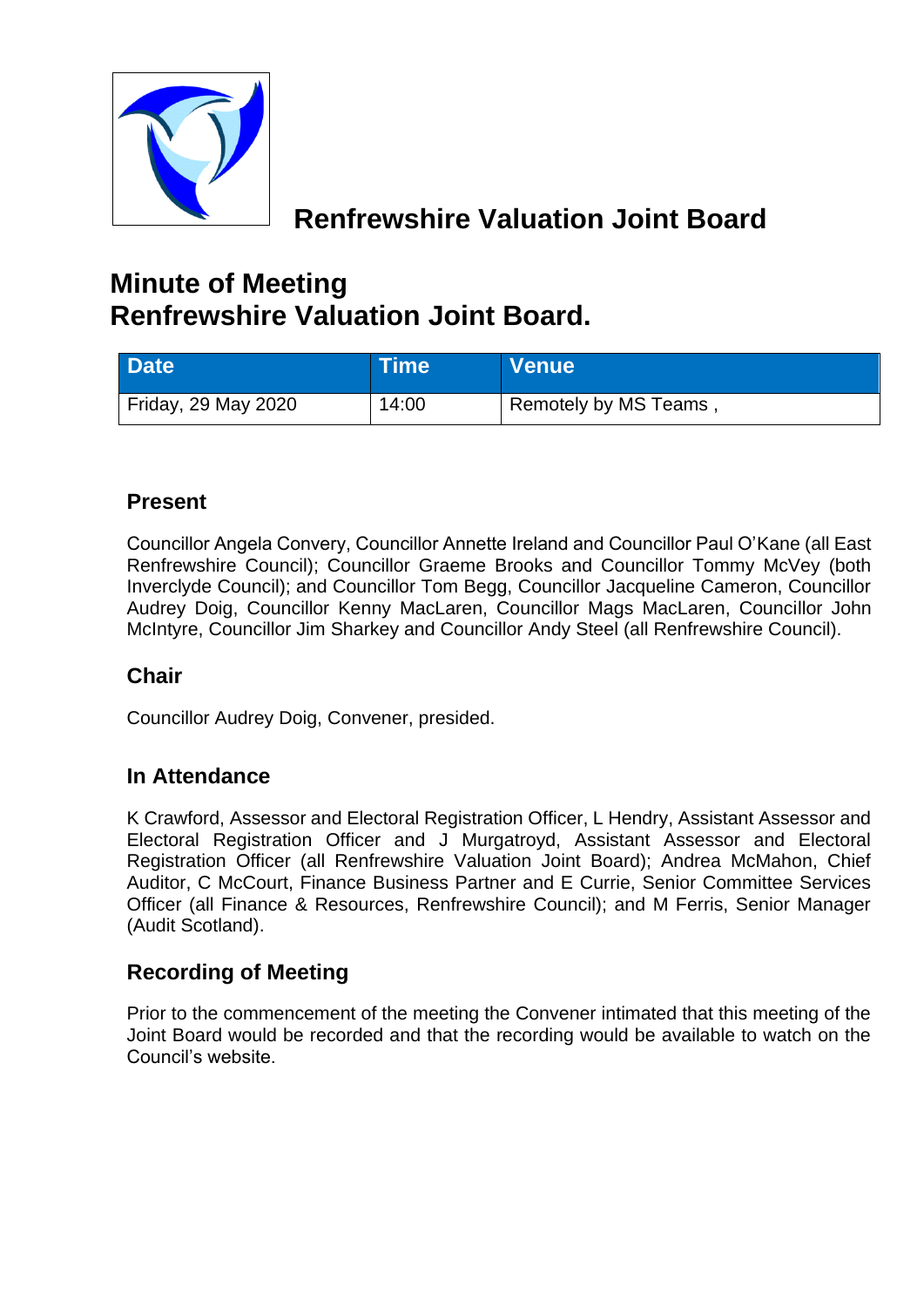# **Apologies**

Councillor Colin Jackson and Councillor Innes Nelson (both Inverclyde Council).

## **Declarations of Interest**

There were no declarations of interest intimated prior to the commencement of the meeting.

#### **1 Minute**

There was submitted the Minute of the meeting of this Joint Board held on 28 February 2020.

**DECIDED:** That the Minute be approved.

## **2 Covid-19 - Organisational Response**

There was submitted a report by the Assessor and Electoral Registration Officer providing an update on how the organisation met the COVID-19 lockdown and the service levels maintained and delivered.

The report intimated that those members of staff within the vulnerable groups identified had been sent home prior to the office being closed on 23 March 2020. At the point of lockdown, Joint Board staff were not able to work from home and within a period of four weeks this moved to 100% remote home working.

The report provided information on service delivery in relation to non-domestic valuation; Council Tax and electoral registration.

It was noted that the business continuity plan would be updated to reflect the lessons learned and submitted to a future meeting of the Joint Board for approval.

The Joint Board thanked all staff for their continued support, dedication and flexibility in these unusual circumstances and for the level of service achieved to date.

**DECIDED:** That the report be noted.

### **3 Distribution of Requisitions**

Under reference to item 4 of the Minute of the meeting of this Joint Board held on 28 February 2020 there was submitted a report by the Treasurer relative to the distribution of requisitions.

The report intimated that at the meeting of this Joint Board held on 28 February 2020 the Revenue Estimates 2020/21 to 2022/23 had been approved and that the Treasurer had been requested to review the method used to distribute the annual requisition across the three constituent authorities.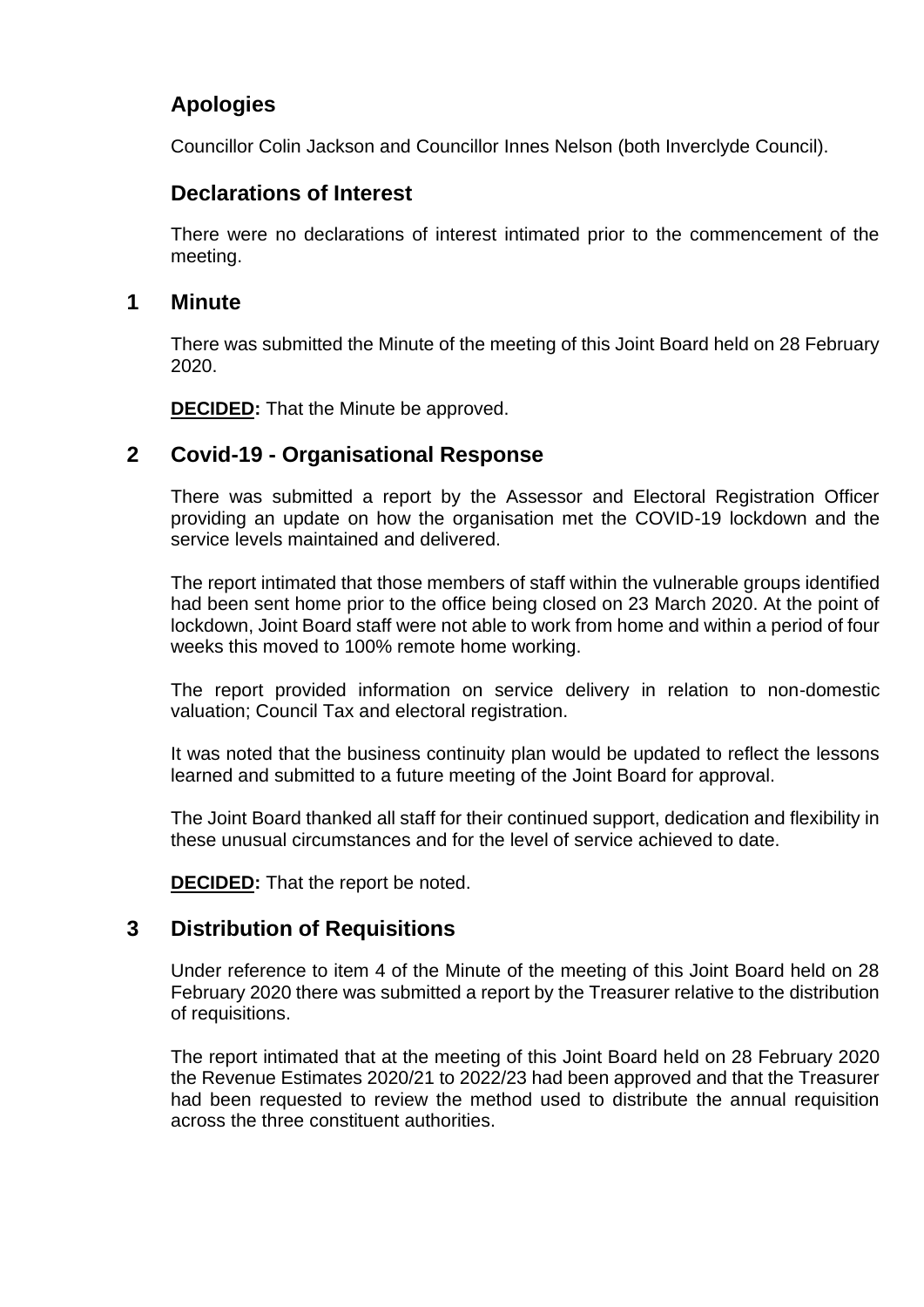As approved by the Joint Board on 18 February 2000, the annual distribution of the requisition across the three constituent authorities was based on proportions of Grant Aided Expenditure (GAE) in relation to council tax valuation, land valuation (NDR rateable subject numbers) and electoral registration as a proxy for the workload demand on the Assessor in relation to each authority.

There had occurred an anomalous position with the number of rateable subjects in Renfrewshire increasing significantly due to a large self-storage facility based in Renfrewshire, the only facility of this type in Scotland, securing authority based on an English court decision to classify each individual self-storage area as a rateable subject, adding circa 3,000 additional subjects to the Renfrewshire number, which was an increase of approximately 55%. This distortion was not reflective of the principle by which the original shares were agreed, therefore, the report proposed that while this position remained, the annual distribution be based on the proportion agreed in the 2019/20 Revenue Estimates, as detailed in the report. The Treasurer would review, on an annual basis, the appropriateness of the methodology recommended in order to ensure that a fair level of requisition was provided by each authority.

**DECIDED:** That the recommended requisition method to be used for future Revenue Estimates, as detailed in the report, be approved.

### **4 Unaudited Annual Accounts 2019/20**

There was submitted a report by the Treasurer relative to the unaudited annual accounts for the Joint Board 2019/20 which were appended to the report.

The report intimated that the accounts for the year ended 31 March 2020 would be submitted to Audit Scotland in advance of the statutory deadline of 30 June 2020.

The Joint Board had ended the 2019/20 financial year with a surplus of income over expenditure of £268,728 and this compared favourably to the budgeted surplus of £92,191, resulting in a budget underspend of £176,537.

The management commentary within the accounts provided an overview of the Joint Board's financial performance during 2019/20 together with a summary of risks and the outlook for the future.

The Local Authority Accounts (Scotland) Regulations 2014 required the Joint Board to prepare and publish a set of accounts, including an annual governance statement, by 30 June each year. The unaudited accounts were then required to be formally considered by the Joint Board no later than 31 August and the annual governance statement should be formally approved at this time.

In accordance with the Local Authority Accounts (Scotland) Regulations 2014, the unaudited annual accounts would be signed only by the Treasurer as proper officer. The accounts would then be subject to external audit by the Joint Board's appointed auditor, Audit Scotland, by 30 September. The 2019/20 audited annual accounts were scheduled to be presented to the Join Board on 18 September 2020 for approval and signing by the Convener, the Assessor and the Treasurer, in accordance with the regulations.

#### **DECIDED:**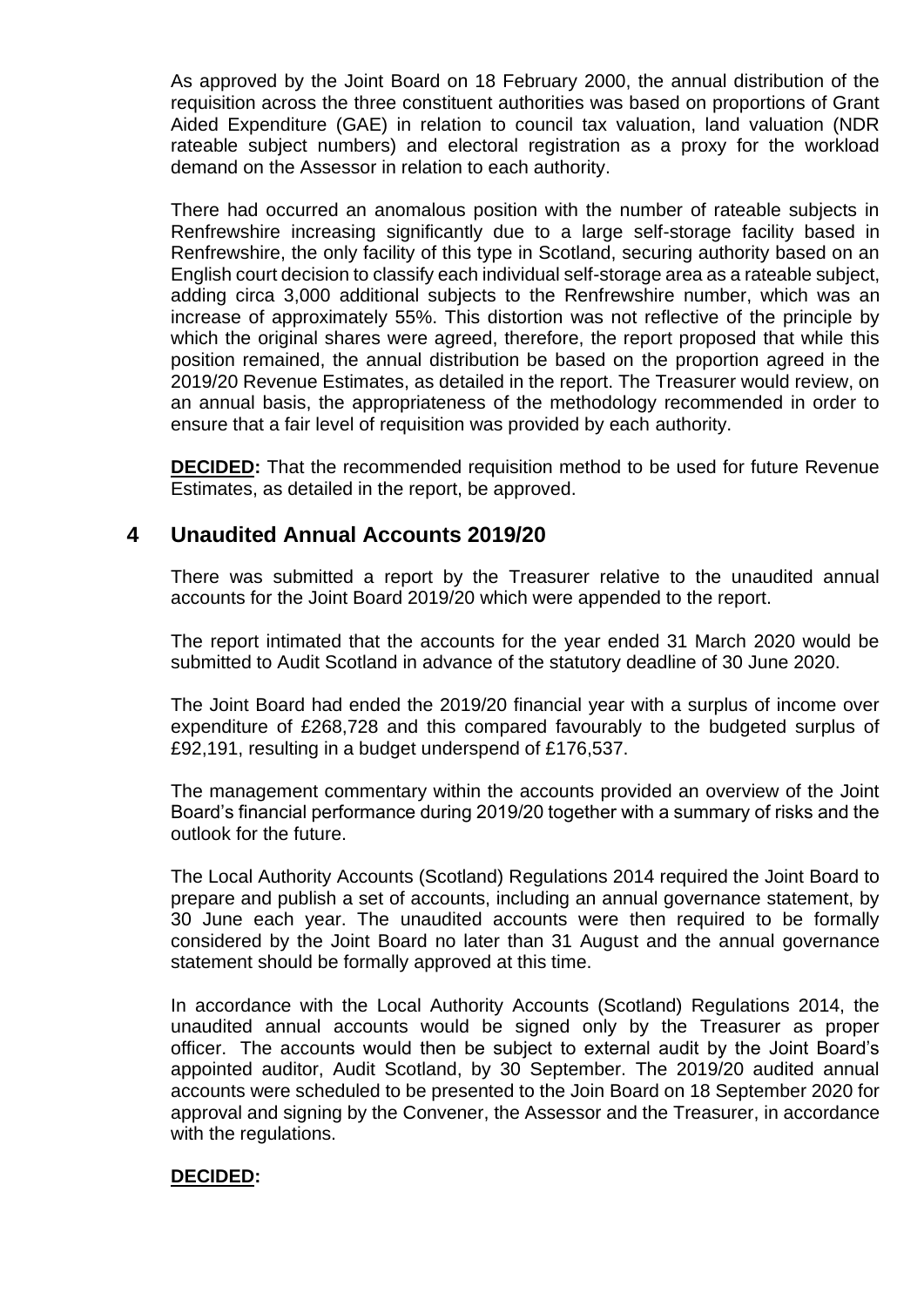(a) That the annual accounts for the year ended 31 March 2019 be noted and that the accounts be further presented to the Joint Board on completion of the audit;

(b) That the annual governance statement be approved; and

(c) That the final budget monitoring position for 2019/20 be noted.

## **Sederunt**

Councillor Sharkey left the meeting prior to consideration of the following item of business.

### **5 Remuneration of Elected Members Who Are Appointed Conveners and Vice Conveners of Joint Boards**

There was submitted a joint report by the Clerk and the Treasurer relative to remuneration for elected members, including the Convener and Vice-convener of Joint Boards introduced by The Local Governance (Scotland) Act 2004 (Remuneration) Regulations 2007.

The report intimated that since 2007, various amendment regulations had amended the yearly remuneration to be paid to elected members, including those elected members who were conveners or vice-conveners of joint boards. The most recent amendment regulations had been laid before the Scottish Parliament on 13 February 2020 and came into force from 1 April 2020. These amendment regulations, The Local Governance (Scotland) Act 2004 (Remuneration) Amendment Regulations 2020 stipulated changes to the remuneration rates payable to elected members.

The change implemented by the 2020 amendment regulations was an increase of 2.2% in the yearly remuneration payable to councillors from 1 April 2020. The 2020 amendment regulations stipulated that the convener of a joint board shall be paid, from 1 April 2020, a total yearly amount of £22,320 inclusive of any amount payable to them as a local authority councillor under the 2007 Regulations; and that the vice-convener of a joint board shall be paid, from 1 April 2020, a total yearly amount of £22,204 inclusive of any amount payable to them as a local authority councillor under the 2007 Regulations.

The Regulations state that "remuneration shall be paid by the local authority of which the convener and vice-convener, as the case may be, is a member to one convener and one vice-convener for each joint board". The remuneration costs for both the Convener and Depute Convener of this Joint Board shall be met in full by Renfrewshire Council for Councillor Audrey Doig and by East Renfrewshire Council for Councillor Paul O'Kane.

#### **DECIDED:**

(a) That the revised remuneration levels mandated by The Local Governance (Scotland) Act 2004 (Remuneration) Amendment Regulations 2020 for the Convener and Depute Convener of this Joint Board be noted; and

(b) That it be noted that the remuneration costs for each position shall be met by the local authority at which the position holder was an elected member.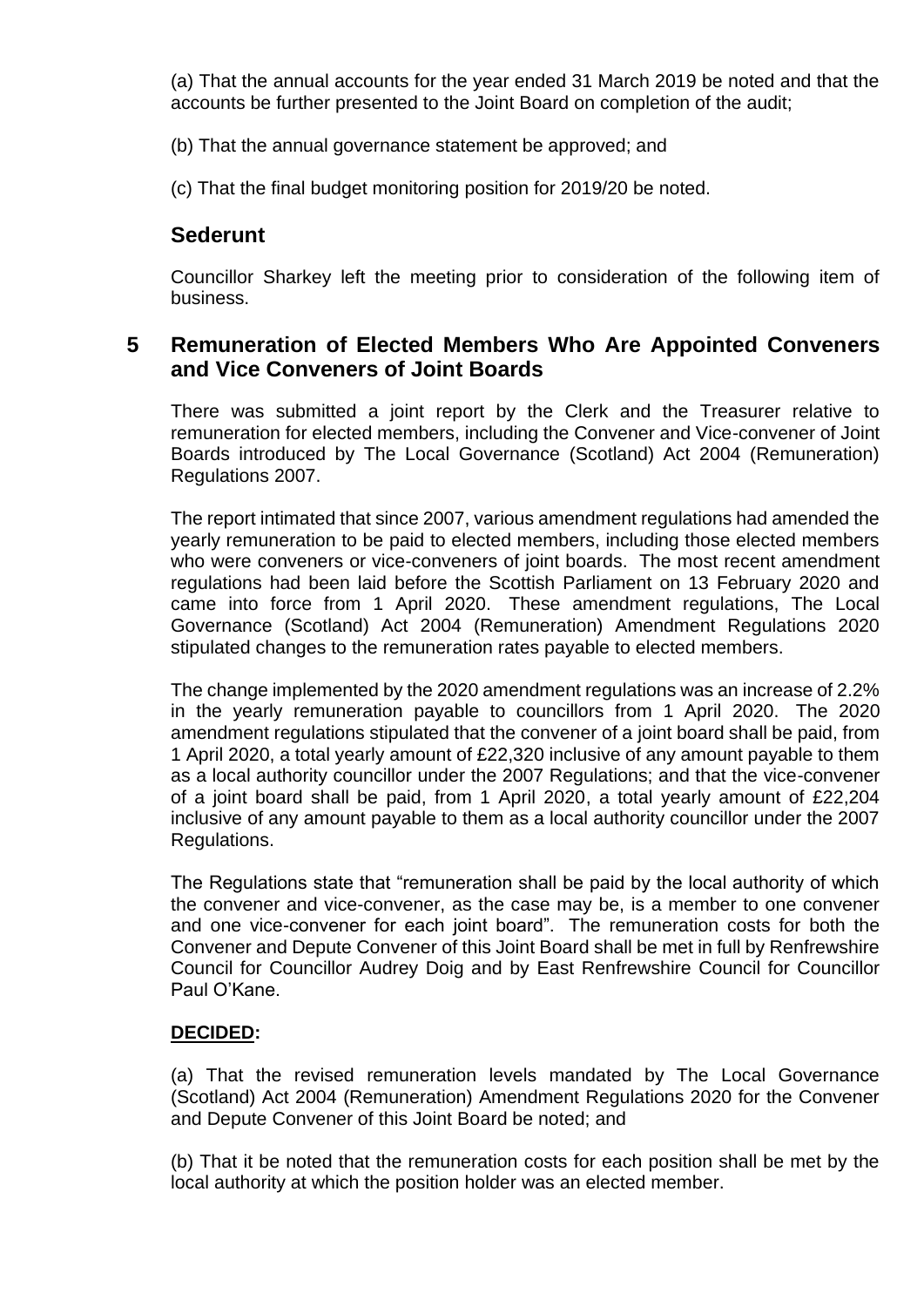## **6 Internal Audit Annual Report 2019/20**

There was submitted a report by the Chief Auditor, Renfrewshire Council, relative to the Internal Audit Annual Report on the Renfrewshire Valuation Joint Board 2019/20.

The report intimated that the Public Sector Internal Audit Standards required that the Chief Auditor prepare an annual report on the internal audit activity's purpose, authority and responsibility as well as performance relative to its plan. The report must also provide an audit opinion on the overall adequacy and effectiveness of the internal control environment of the audited body.

The annual report for the Joint Board was appended to the report and outlined the role of internal audit, the performance of the internal audit team and the main findings from the internal audit work undertaken in 2019/20 and contained an audit assurance statement.

**DECIDED:** That the Internal Audit Annual Report for 2019/20 be noted.

### **7 Barclay Update / Service Review**

Under reference to item 6 of the Minute of the meeting of this Joint Board held on 28 February 2020, there was submitted a report by the Assessor and Electoral Registration Officer relative to developments and expenditure arising from the Barclay Review and the review of the current staffing structure to address recruitment issues.

The report intimated that The Non-Domestic Rates (Scotland) Bill had been partially implemented in April 2020 and detailed the six main Barclay recommendations reflected in Bill.

The report provided detail on recruitment and retention of staff; the IT Valuation System; and the internal Barclay Project Group.

Currently, in terms of the Scheme of Delegations, the Assessor and Electoral Registration Officer had a delegation which stated that "The Assessor and Electoral Registration Officer is empowered or is recognised by the Joint Board as enjoying the authority:- (1) to deploy resources as he/she thinks fit for the best execution of functions under his/her management subject to the Joint Board's Financial Regulations and subject to there being appropriate provision in the Joint Board's budget."

The Assessor and Electoral Registration Officer sought the Joint Board's approval for use of this delegation to restructure as necessary, taking account of the fact of the difficulties in recruitment and retention of staff. This would be done in consultation with both the Clerk and the Treasurer to the Joint Board and would allow the flexibility to address the vacancies and required remodelling of the existing structure in a fluid manner which resulted in an organisation that could deliver the new statutory requirements.

**DECIDED:** That the report be approved to allow the Assessor and Electoral Registration Officer to reorganise the structure, as already delegated, ensuring financial implications were within both the core budget and Barclay funding.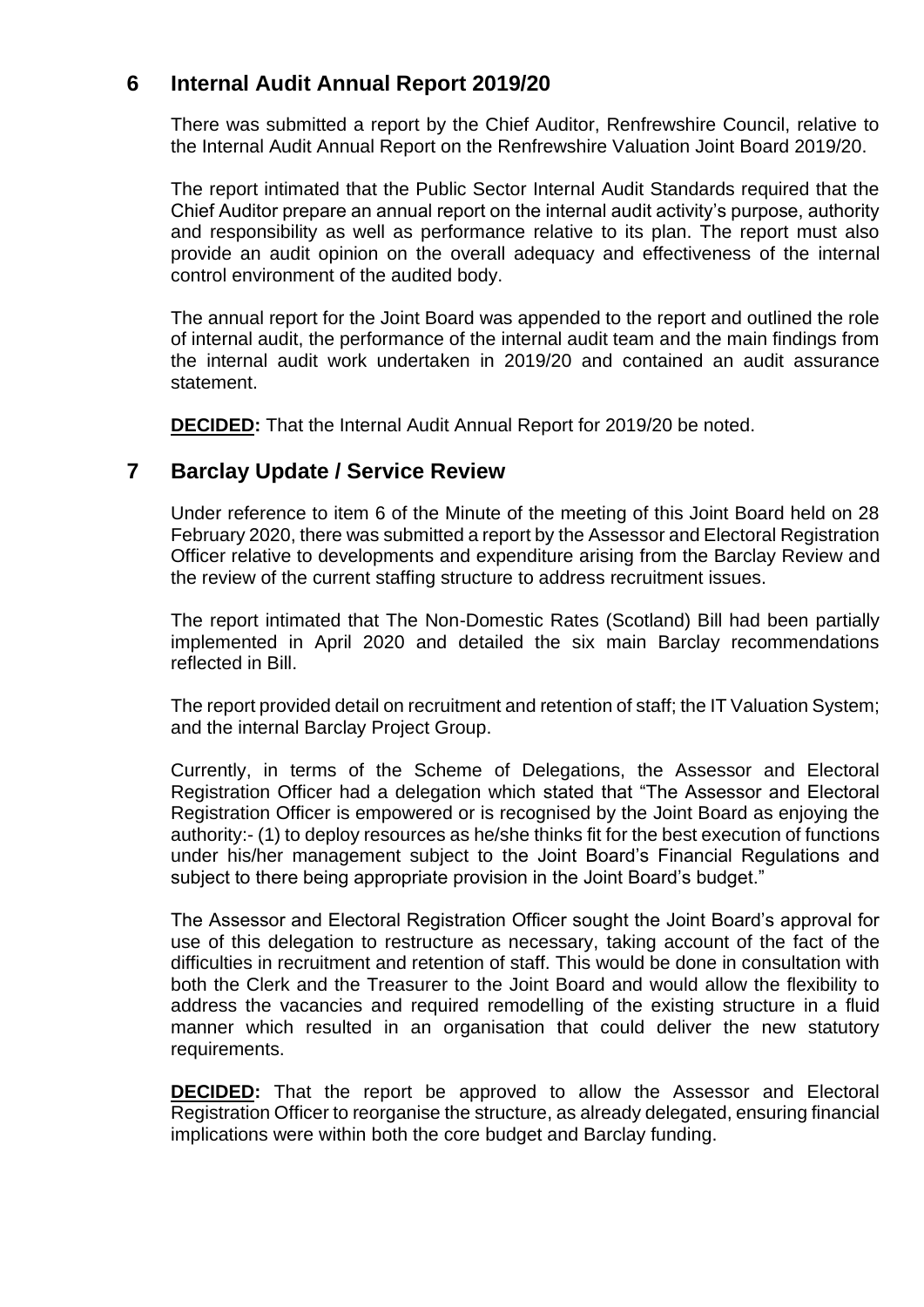## **8 Electoral Update**

There was submitted a report by the Assessor and Electoral Registration Officer providing an update on electoral issues facing the Joint Board.

The report provided an update on the Scottish Elections (Franchise and Representation) Act; the forthcoming changes to the annual canvass; publication of registers; and elections.

It was noted that the Assessor and Electoral Registration Officer was a member of both the Westminster and Scottish Government Accessibility Groups which were looking at ways to improve access to elections for a broad spectrum of people with varying issues around accessing registration and participation in elections.

**DECIDED:** That the report be noted.

#### **9 Strategic Service Plan 2018/21 - Annual Update**

There was submitted a report by the Assistant Assessor and Electoral Registration Officer relative to the annual update of the three-yearly Strategic Service Plan 2018/21, a copy of which was appended to the report.

**DECIDED:** That the report be noted.

#### **10 Performance Report**

There was submitted a report by the Assistant Assessor & Assistant Electoral Registration Officer providing an update on the current performance and workload issues facing the Joint Board together with the Valuation Roll and Council Tax performance statistics for 2019/20.

The report detailed the performance in Council Tax and non-domestic valuation against set targets. In relation to Council Tax valuation, for the period 1 April 2019 to 31 March 2020, it was noted that the addition of new houses to the Valuation List and the deletion of demolished houses remained a priority with the time taken to enter new houses into the Valuation (Council Tax) List exceeding the target of 95% within three months and only just missing the target of 99.50% within 6 months by 0.05%, with the key performance indicators being 97.13% and 99.45% respectively.

The report also detailed the average number of days taken to add a house in each constituent authority area between 1 April 2019 and 31 March 2020 and also the number of deletions from the Valuation (Council Tax) List between 1 April and 31 March during 2018/19 and 2019/20 by constituent authority area.

The report set out the time taken to make statutory amendments to the Valuation Roll, excluding appeal settlements and amendments to the prescribed entries, between 1 April 2019 and 31 March 2020 by constituent authority area, which met the target of 80% to be actioned within three months but fell below the target of 95% within six months, with key performance indicators being 80.04% and 91.13% respectively. It was noted that staff were heavily involved in work disposing of the 2017 Revaluation Appeals with 89.41% of the 3,542 subjects being disposed of to date.

As a result of the demands placed on staff and resources, the performance targets for Council Tax and Non-domestic Valuation had been reviewed and the report proposed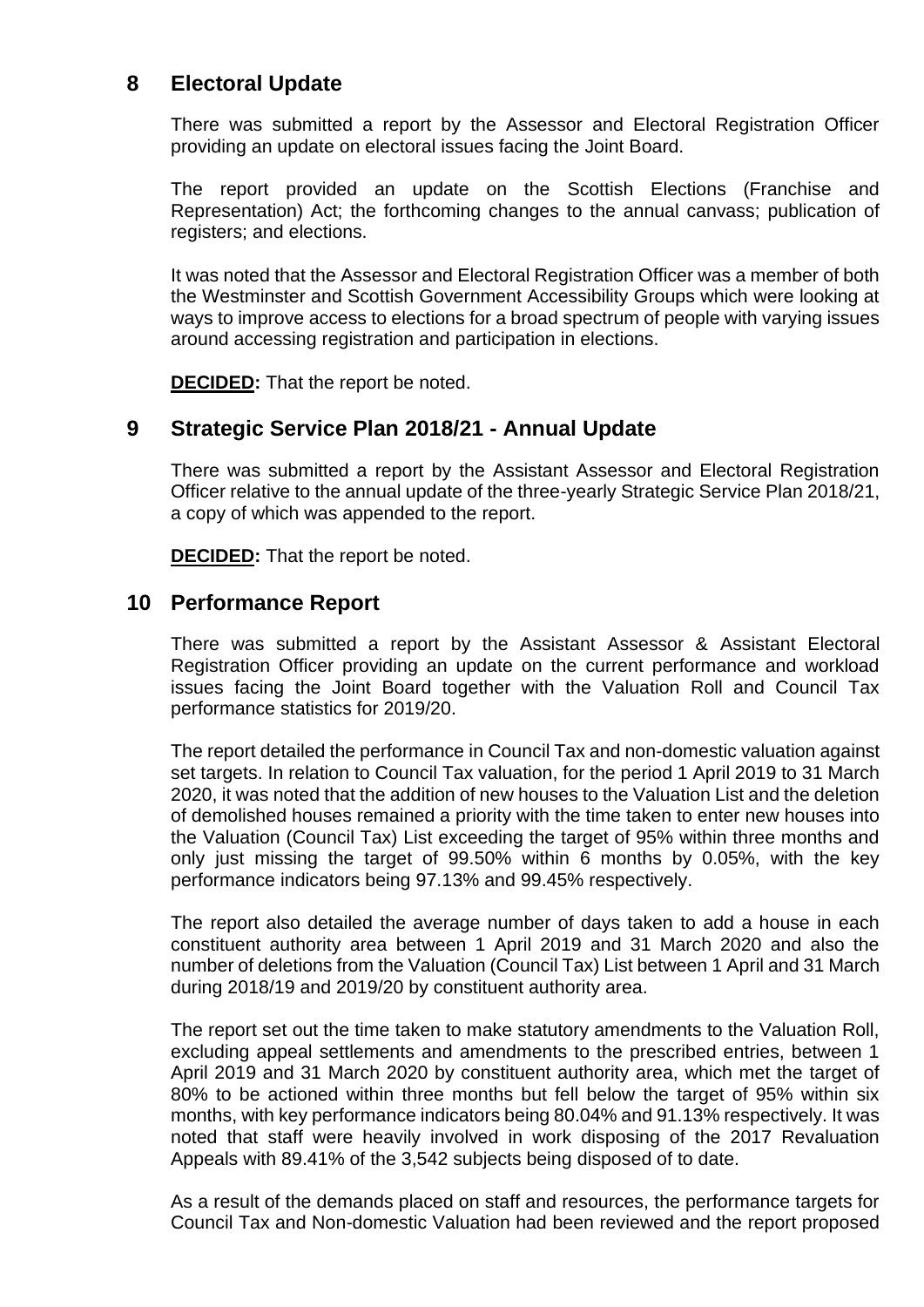that the targets for 2020/21 in relation to Council Tax be 95% within three months and 97% within six months and for Non-domestic Valuation be 80% within three months and 90% within six months. The proposed KPI's for 2020/21 were detailed in the report and it was noted that these may require to be reviewed further as the effects of the ongoing Coronavirus pandemic become known in terms of how it would impact on working practices and the way in which services were delivered to stakeholders.

The summary of performance returns 2010/11 to 2019/20 was appended to the report.

#### **DECIDED:**

- (a) That the report be noted;
- (b) That the performance targets for 2020/21 be approved; and
- (c) That the publication of the summary report, appended to the report, be approved.

#### **11 Non Domestic Appeals**

There was submitted a report by the Assistant Assessor and Electoral Registration Officer advising on the appeal process and progress on disposal of revaluation appeals and running roll appeals received since the 2017 revaluation.

The report intimated that a five-yearly revaluation process had been introduced by The Valuation and Rating (Scotland) Act 1956 and this required the Assessor and Electoral Registration Officer to value, or revalue, all the lands and heritages in the valuation area. These valuations were totally fresh and need bear no relation to the value applied in the preceding seven years.

The revaluation brought with it a fresh right of appeal which had to be exercised within a six-month period starting from 1 April in the year of the revaluation or within six months of the date of issue of the Valuation Notice, whichever was later. These appeals must be disposed of within time limits prescribed in the Timetable Order which currently stated by the end of the third year following revaluation, this being 31 December 2020.

The report provided information in relation to negotiation of appeals; the Local Valuation Appeal Committee; revaluation appeals; the disposal of 2017 revaluation appeals; the disposal of running roll appeals; and the disposal of other outstanding appeals.

The appendix to the report detailed the number of appeals received, disposed of and outstanding by constituent authority and the Joint Board area as a whole as at 31 March 2020.

The disposal of appeals was a major component of the work undertaken by the Assessor's valuation staff and was work that could be stressful due to the strict legislative timetables and the adversarial nature of the negotiations. The unexpected results of the current pandemic had resulted in Valuation Appeal Committee hearings scheduled during the Spring diet being cancelled. This together with the additional running roll appeals and the short statutory deadline for their disposal would require careful planning of resources whilst concurrently delivering the 2022 Revaluation.

**DECIDED:** That the report be noted.